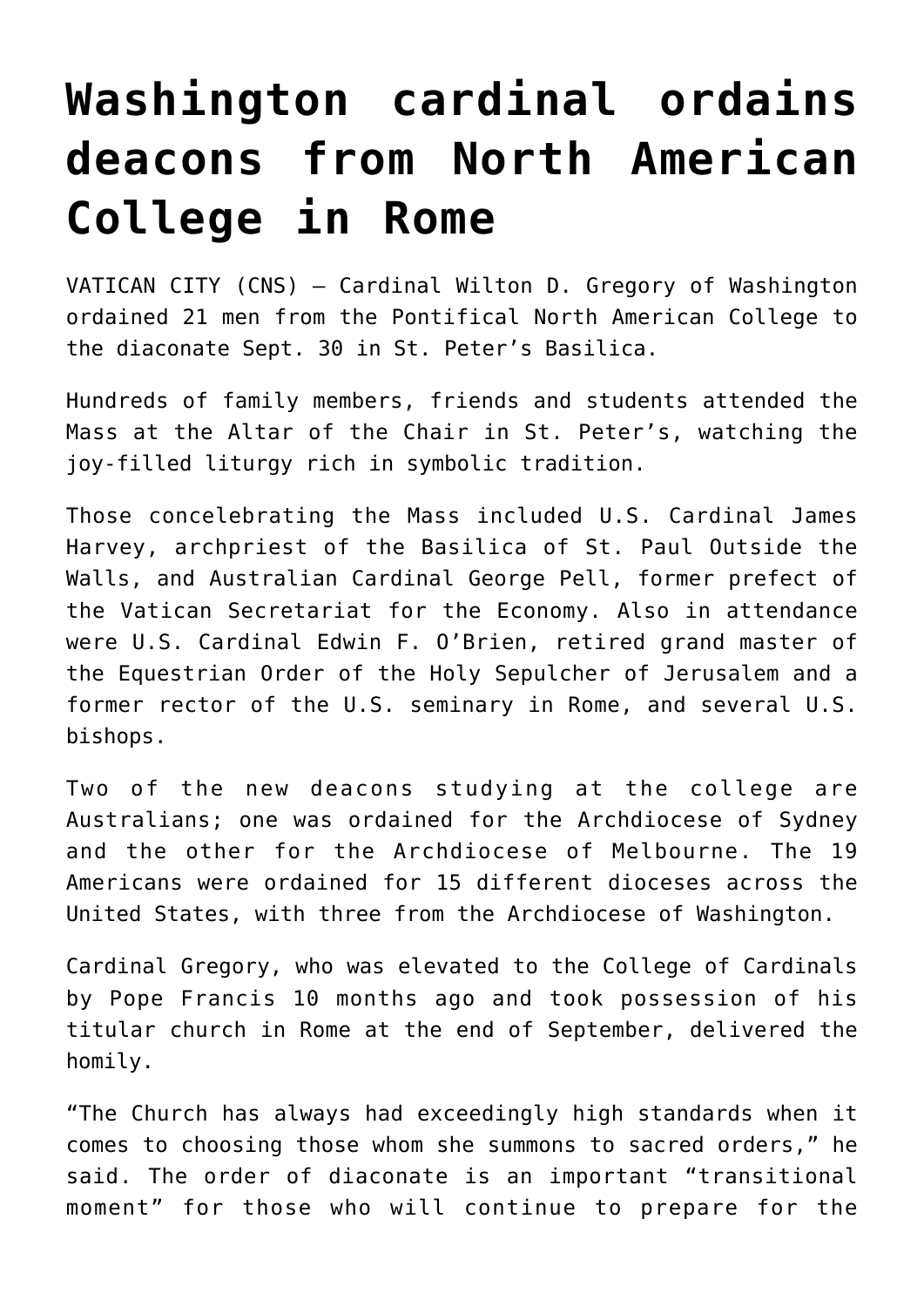priesthood, and it is an important opportunity to grow in Christ and humbly serve God and his people.

The office of deacon is associated with "the ministry of charity," he said. A deacon must be "a man of charity, (with) real and heartfelt compassion and concern for the poor, the neglected and the marginalized members of our world. A deacon without a heart for charity will be a hollow and worthless son."

"Deacons are called to visit the sick, to work for justice, for immigrants, to comfort those who are in sorrow, to help the hungry find food, the naked clothing and the homeless a dwelling place. Deacons must visit those in prison and in nursing homes," the cardinal said. "Deacons are never far removed from those that the Lord Jesus has identified as the least of his sisters and brothers."

However, their ministry is much more than "mere social work" because they are filled by the Holy Spirit with the grace of their office, he said.

They can offer the bread of eternal life from the Lord's altar and proclaim the Gospel, sharing God's invitation to seek his kingdom.

"Today you become preachers, please do so with fidelity to the truth of the Gospel and the Church's tradition," Cardinal Gregory told the new deacons. "People are looking for inspiring preachers who challenge them, encourage them to deepen their faith and help them discover God's presence in their lives."

He asked them to "be attentive celebrants of the Church's liturgical life, consider carefully the details of the rituals so that people will be edified by the Church's worship and sanctified by the sacraments and the Church's prayer" and never distract them by being "too casual or too obsessive."